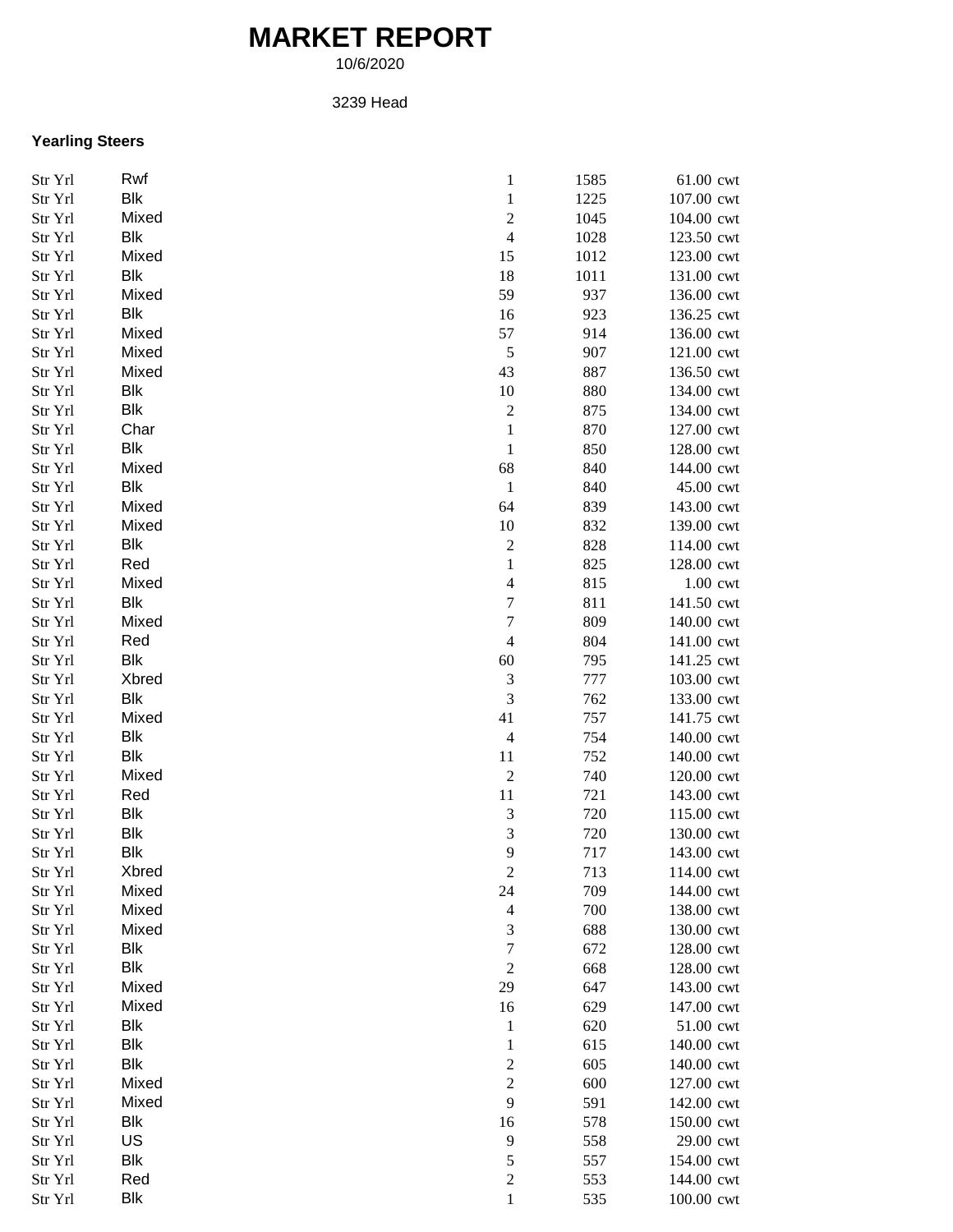| Str Yrl<br>Str Yrl   | Mixed<br><b>Blk</b> | 6<br>$\mathfrak{Z}$               | 526<br>397 | 148.00 cwt<br>155.00 cwt |
|----------------------|---------------------|-----------------------------------|------------|--------------------------|
| <b>Steer Calves</b>  |                     |                                   |            |                          |
| Str Calf             | Blk                 | 23                                | 763        | 121.00 cwt               |
| Str Calf             | Blk                 | $\overline{4}$                    | 761        | 118.00 cwt               |
| Str Calf             | Bwf                 | $\mathbf{1}$                      | 760        | 91.00 cwt                |
| Str Calf             | Bwf                 | $\mathbf 1$                       | 760        | 123.00 cwt               |
| Str Calf             | Mixed               | $17\,$                            | 718        | 125.00 cwt               |
| Str Calf             | Blk                 | $\boldsymbol{2}$                  | 710        | 118.00 cwt               |
| Str Calf             | <b>Blk</b>          | $\mathfrak{Z}$                    | 700        | 118.00 cwt               |
| Str Calf             | Mixed               | $\,$ 8 $\,$                       | 699        | 119.00 cwt               |
| Str Calf             | <b>Blk</b>          | $\overline{c}$                    | 698        | 119.00 cwt               |
| Str Calf             | <b>Blk</b>          | $\overline{6}$                    | 695        | 119.00 cwt               |
| Str Calf             | <b>Blk</b>          | $\mathfrak{Z}$                    | 688        | 129.00 cwt               |
| Str Calf             | <b>Blk</b>          | $\boldsymbol{6}$                  | 686        | 126.25 cwt               |
| Str Calf             | <b>Blk</b>          | $\mathfrak{Z}$                    | 677        | 130.50 cwt               |
| Str Calf             | Mixed               | $23\,$                            | 672        | 129.50 cwt               |
| Str Calf             | Mixed<br><b>Blk</b> | 24                                | 660        | 130.00 cwt               |
| Str Calf             | Hereford            | $\overline{4}$                    | 654        | 129.00 cwt               |
| Str Calf<br>Str Calf | <b>Blk</b>          | $\mathbf{1}$<br>6                 | 645<br>635 | 135.00 cwt<br>130.00 cwt |
| Str Calf             | Blk                 | 21                                | 610        | 125.00 cwt               |
| Str Calf             | Mixed               | 9                                 | 602        | 119.00 cwt               |
| Str Calf             | Blk                 | $\,1\,$                           | 600        | 122.00 cwt               |
| Str Calf             | Mixed               | 15                                | 597        | 134.00 cwt               |
| Str Calf             | Blk                 | $\ensuremath{\mathfrak{Z}}$       | 593        | 113.00 cwt               |
| Str Calf             | Mixed               | 32                                | 588        | 128.00 cwt               |
| Str Calf             | Mixed               | $\,8\,$                           | 586        | 150.00 cwt               |
| Str Calf             | <b>Blk</b>          | 82                                | 578        | 141.50 cwt               |
| Str Calf             | <b>Blk</b>          | 12                                | 575        | 136.00 cwt               |
| Str Calf             | Mixed               | $\mathfrak{Z}$                    | 570        | 127.00 cwt               |
| Str Calf             | <b>Blk</b>          | $\overline{c}$                    | 570        | 124.00 cwt               |
| Str Calf             | Blk                 | $\,1\,$                           | 565        | 51.00 cwt                |
| Str Calf             | Mixed               | 10                                | 557        | 150.00 cwt               |
| Str Calf             | Blk                 | $\overline{4}$                    | 556        | 133.00 cwt               |
| Str Calf             | Mixed               | $\,8\,$                           | 551        | 140.00 cwt               |
| Str Calf             | Blk                 | 13                                | 540        | 138.00 cwt               |
| Str Calf             | Blk<br>Mixed        | $\overline{4}$                    | 535        | 140.00 cwt               |
| Str Calf<br>Str Calf | Blk                 | 25<br>$\ensuremath{\mathfrak{Z}}$ | 534<br>523 | 138.00 cwt<br>128.00 cwt |
| Str Calf             | Blk                 | 12                                | 518        | 144.00 cwt               |
| Str Calf             | Blk                 | $\overline{4}$                    | 518        | 137.00 cwt               |
| Str Calf             | Char                | $\mathbf{1}$                      | 510        | 85.00 cwt                |
| Str Calf             | Blk                 | $\mathfrak s$                     | 501        | 151.00 cwt               |
| Str Calf             | Mixed               | 11                                | 501        | 147.50 cwt               |
| Str Calf             | Blk                 | $\,1\,$                           | 495        | 101.00 cwt               |
| Str Calf             | <b>Blk</b>          | $\ensuremath{\mathfrak{Z}}$       | 485        | 139.00 cwt               |
| Str Calf             | <b>Blk</b>          | $\,1\,$                           | 475        | 151.00 cwt               |
| Str Calf             | <b>Blk</b>          | 12                                | 474        | 115.50 cwt               |
| Str Calf             | Blk                 | $\boldsymbol{7}$                  | 470        | 137.00 cwt               |
| Str Calf             | Mixed               | 6                                 | 469        | 132.00 cwt               |
| Str Calf             | <b>Blk</b>          | $\mathbf{1}$                      | 465        | 135.00 cwt               |
| Str Calf             | Mixed               | $\boldsymbol{7}$                  | 464        | 150.00 cwt               |
| Str Calf             | Blk                 | 5                                 | 463        | 152.00 cwt               |
| Str Calf             | Hereford            | $\mathbf{1}$                      | 455        | 225.00 hd                |
| Str Calf             | Blk                 | 18                                | 451        | 153.00 cwt               |
| Str Calf             | Blk                 | $\ensuremath{\mathfrak{Z}}$       | 447        | 141.00 cwt               |
| Str Calf<br>Str Calf | Hereford<br>Blk     | $\overline{4}$<br>23              | 431<br>428 | 151.00 cwt<br>107.00 cwt |
| Str Calf             | Mixed               | 18                                | 407        | 156.00 cwt               |
|                      |                     |                                   |            |                          |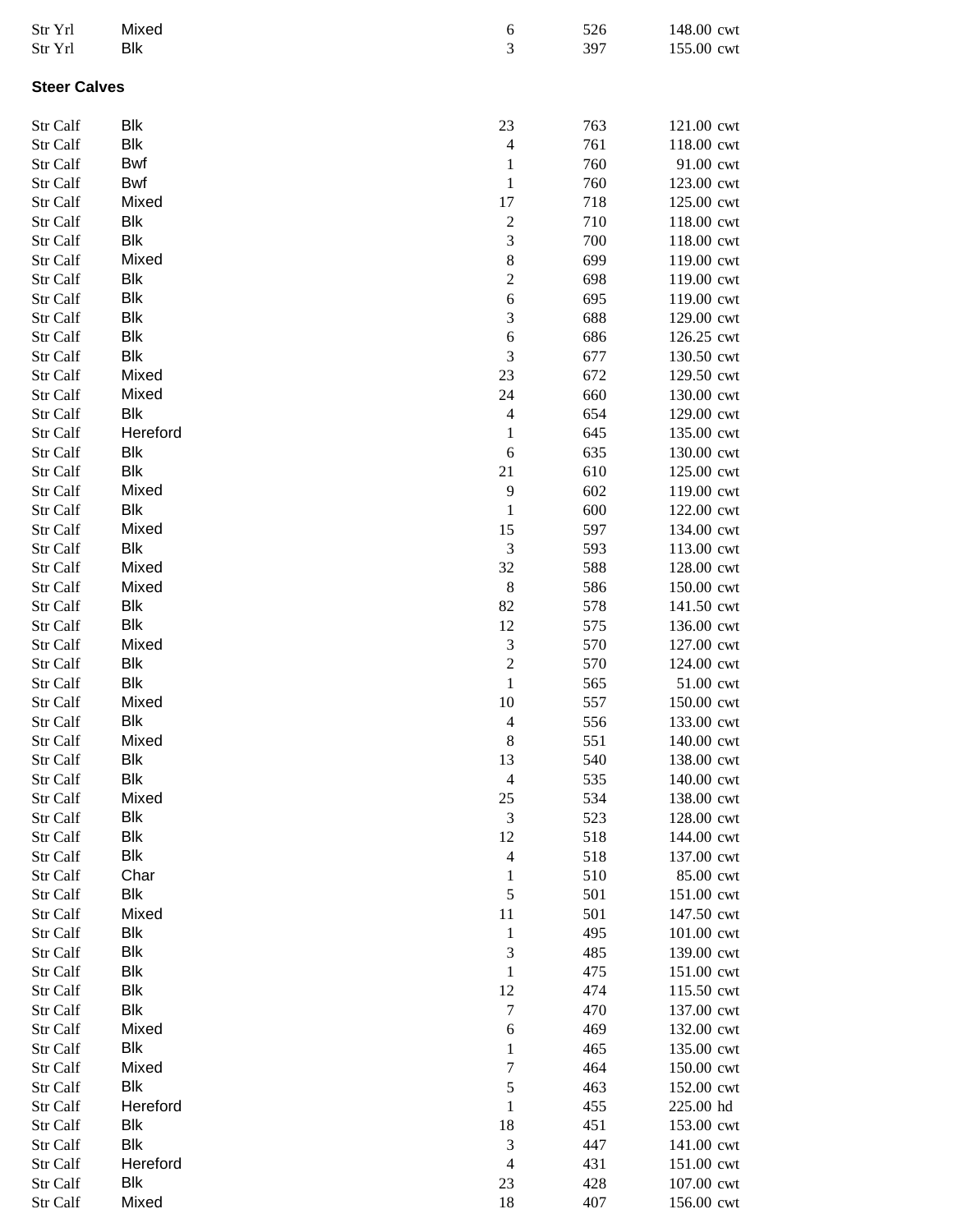| Str Calf                | Blk        | $\mathbf{1}$             | 390  | 155.00 cwt |
|-------------------------|------------|--------------------------|------|------------|
| Str Calf                | Xbred      | 15                       | 384  | 103.00 cwt |
| Str Calf                | Blk        | 6                        | 360  | 176.00 cwt |
| Str Calf                | Blk        | $\mathbf{1}$             | 355  | 106.00 cwt |
| Str Calf                | Blk        | $\mathbf{1}$             | 350  | 144.00 cwt |
| Str Calf                | Mixed      | $\overline{c}$           | 308  | 175.00 cwt |
| Str Calf                | Hereford   | $\overline{\mathbf{c}}$  | 305  | 180.00 cwt |
| Str Calf                | Hereford   | $\mathbf{1}$             | 185  | 360.00 hd  |
| Str Calf                | Hereford   | $\mathbf{1}$             | 185  | 260.00 hd  |
| <b>Yearling Heifers</b> |            |                          |      |            |
| Hfr Yrl                 | Blk        | $\mathbf{1}$             | 1100 | 62.00 cwt  |
| Hfr Yrl                 | Blk        | 14                       | 938  | 113.75 cwt |
| Hfr Yrl                 | Mixed      | 14                       | 918  | 122.00 cwt |
| Hfr Yrl                 | Mixed      | 8                        | 894  | 114.00 cwt |
| Hfr Yrl                 | Mixed      | 58                       | 887  | 123.50 cwt |
| Hfr Yrl                 | Mixed      | 58                       | 873  | 124.00 cwt |
| Hfr Yrl                 | Mixed      | 59                       | 866  | 125.00 cwt |
| Hfr Yrl                 | Mixed      | 68                       | 863  | 124.50 cwt |
| Hfr Yrl                 | Mixed      | 4                        | 860  | 120.00 cwt |
| Hfr Yrl                 | Mixed      | 59                       | 857  | 125.00 cwt |
| Hfr Yrl                 | Blk        | $27\,$                   | 856  | 124.00 cwt |
| Hfr Yrl                 | Bwf        | $\mathbf{1}$             | 855  | 119.00 cwt |
| Hfr Yrl                 | Blk        | $\mathbf{1}$             | 835  | 100.00 cwt |
| Hfr Yrl                 | Mixed      | 66                       | 833  | 128.10 cwt |
| Hfr Yrl                 | Blk        | $\overline{\mathbf{c}}$  | 823  | 115.00 cwt |
| Hfr Yrl                 | Blk        | $\,1$                    | 815  | 121.00 cwt |
| Hfr Yrl                 | Blk        | 10                       | 802  | 128.75 cwt |
| Hfr Yrl                 | Blk        | $\sqrt{6}$               | 782  | 130.00 cwt |
| Hfr Yrl                 | Blk        | 6                        | 776  | 131.00 cwt |
| Hfr Yrl                 | Blk        | $\overline{c}$           | 753  | 123.00 cwt |
| Hfr Yrl                 | <b>Blk</b> | 5                        | 749  | 110.00 cwt |
| Hfr Yrl                 | Mixed      | 70                       | 748  | 134.50 cwt |
| Hfr Yrl                 | Mixed      | 70                       | 744  | 135.50 cwt |
| Hfr Yrl                 | Mixed      | 6                        | 743  | 131.00 cwt |
| Hfr Yrl                 | Mixed      | 6                        | 728  | 120.00 cwt |
| Hfr Yrl                 | Mixed      | 51                       | 726  | 136.00 cwt |
| Hfr Yrl                 | Mixed      | $\sqrt{6}$               | 723  | 134.50 cwt |
| Hfr Yrl                 | Blk        | 3                        | 718  | 111.00 cwt |
| Hfr Yrl                 | Blk        | 1                        | 710  | 104.00 cwt |
| Hfr Yrl                 | Red        | 1                        | 705  | 117.00 cwt |
| Hfr Yrl                 | Blk        | $\overline{\mathcal{L}}$ | 696  | 135.50 cwt |
| Hfr Yrl                 | Red        | $\mathbf{1}$             | 695  | 116.00 cwt |
| Hfr Yrl                 | Mixed      | 3                        | 690  | 115.00 cwt |
| Hfr Yrl                 | Xbred      | $\mathbf 1$              | 670  | 113.00 cwt |
| Hfr Yrl                 | Blk        | 10                       | 638  | 129.50 cwt |
| Hfr Yrl                 | Mixed      | $\,8\,$                  | 630  | 129.50 cwt |
| Hfr Yrl                 | Mixed      | 16                       | 628  | 137.50 cwt |
| Hfr Yrl                 | Blk        | $\epsilon$               | 618  | 125.50 cwt |
| Hfr Yrl                 | Mixed      | 5                        | 615  | 104.00 cwt |
| Hfr Yrl                 | Mixed      | 8                        | 584  | 116.50 cwt |
| Hfr Yrl                 | Bwf        | $\mathbf{1}$             | 580  | 127.00 cwt |
| Hfr Yrl                 | Blk        | $8\,$                    | 559  | 133.00 cwt |
| Hfr Yrl                 | Blk        | 1                        | 555  | 48.00 cwt  |
| Hfr Yrl                 | Red        | $\mathbf{1}$             | 545  | 127.00 cwt |
| Hfr Yrl                 | Mixed      | $\overline{9}$           | 517  | 134.50 cwt |
| Hfr Yrl                 | Mixed      | 13                       | 502  | 135.75 cwt |
| Hfr Yrl                 | Blk        | $\boldsymbol{7}$         | 487  | 136.50 cwt |
| Hfr Yrl                 | Dairy      | $\mathbf{1}$             | 395  | 25.00 cwt  |
|                         |            |                          |      |            |

#### **Heifer Calves**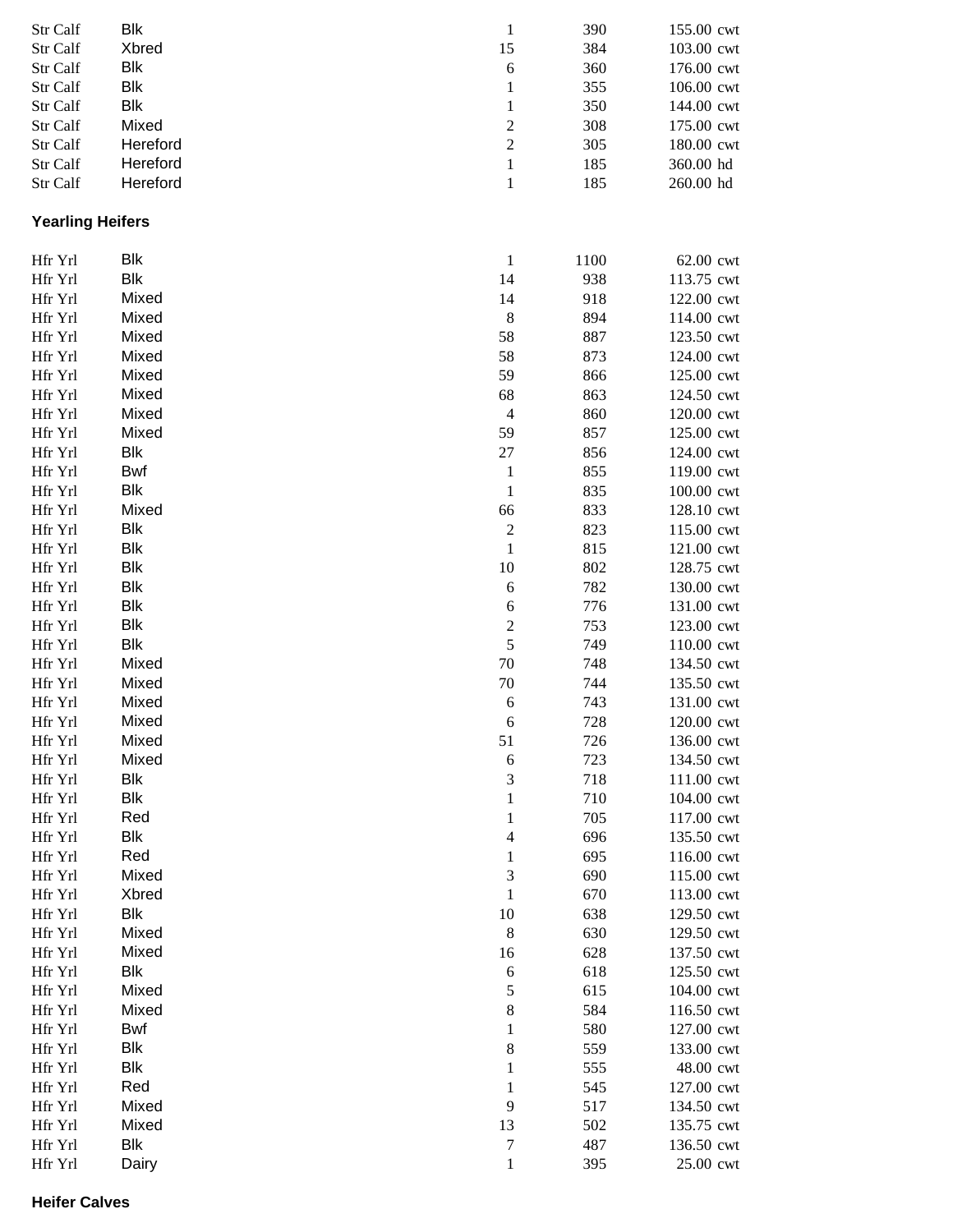| Hfr Calf        | Bwf        | 1              | 755 | 109.00 cwt |
|-----------------|------------|----------------|-----|------------|
| Hfr Calf        | <b>Blk</b> | 9              | 702 | 113.00 cwt |
| Hfr Calf        | <b>Blk</b> | 8              | 691 | 102.00 cwt |
| Hfr Calf        | <b>Blk</b> | 5              | 675 | 105.00 cwt |
| Hfr Calf        | Mixed      | 42             | 665 | 119.50 cwt |
|                 |            |                |     |            |
| Hfr Calf        | Mixed      | 10             | 628 | 110.00 cwt |
| Hfr Calf        | Blk        | 20             | 622 | 115.00 cwt |
| Hfr Calf        | Blk        | 21             | 620 | 117.50 cwt |
| Hfr Calf        | Char       | $\overline{4}$ | 613 | 102.00 cwt |
| Hfr Calf        | Mixed      | 21             | 602 | 122.00 cwt |
| Hfr Calf        | Mixed      | 25             | 595 | 122.00 cwt |
| Hfr Calf        | Mixed      | 12             | 587 | 126.50 cwt |
| Hfr Calf        | Blk        | 12             | 577 | 118.50 cwt |
| Hfr Calf        | Mixed      | $\overline{c}$ | 568 | 104.00 cwt |
| Hfr Calf        | <b>Blk</b> | 38             | 551 | 130.75 cwt |
| Hfr Calf        | <b>Blk</b> | 5              | 545 | 134.00 cwt |
| Hfr Calf        | <b>Blk</b> | 15             | 544 | 125.00 cwt |
| Hfr Calf        | Hereford   | 6              | 544 | 100.00 cwt |
| Hfr Calf        | Blk        | $\overline{c}$ |     | 108.00 cwt |
|                 | Mixed      |                | 543 |            |
| Hfr Calf        |            | 10             | 539 | 126.00 cwt |
| Hfr Calf        | <b>Blk</b> | 5              | 534 | 125.00 cwt |
| Hfr Calf        | <b>Blk</b> | $\overline{c}$ | 533 | 117.00 cwt |
| Hfr Calf        | Bwf        | $\mathbf{1}$   | 530 | 106.00 cwt |
| Hfr Calf        | Mixed      | 29             | 528 | 134.50 cwt |
| Hfr Calf        | Blk        | $\overline{2}$ | 523 | 116.00 cwt |
| Hfr Calf        | Mixed      | 10             | 521 | 126.50 cwt |
| Hfr Calf        | Blk        | 24             | 520 | 113.50 cwt |
| Hfr Calf        | Xbred      | $\mathbf{1}$   | 520 | 105.00 cwt |
| Hfr Calf        | Mixed      | 18             | 516 | 139.50 cwt |
| Hfr Calf        | <b>Bwf</b> | $\overline{c}$ | 515 | 116.00 cwt |
| Hfr Calf        | <b>Blk</b> | $\mathbf{1}$   | 510 | 88.00 cwt  |
| Hfr Calf        | <b>Blk</b> | 11             | 507 | 136.00 cwt |
| Hfr Calf        | Hereford   | $\mathbf{1}$   | 490 | 115.00 cwt |
|                 | Mixed      |                | 488 | 120.00 cwt |
| Hfr Calf        |            | 5              |     |            |
| Hfr Calf        | Rwf        | $\mathbf{1}$   | 480 | 91.00 cwt  |
| Hfr Calf        | Hereford   | $\overline{c}$ | 480 | 110.00 cwt |
| <b>Hfr Calf</b> | Blk        | 1              | 480 | 110.00 cwt |
| Hfr Calf        | Mixed      | $\,$ 8 $\,$    | 479 | 135.00 cwt |
| Hfr Calf        | <b>Blk</b> | 12             | 478 | 128.00 cwt |
| Hfr Calf        | Mixed      | 3              | 475 | 106.00 cwt |
| Hfr Calf        | Blk        | 11             | 469 | 137.00 cwt |
| Hfr Calf        | Blk        | 5              | 458 | 130.00 cwt |
| Hfr Calf        | Mixed      | 7              | 454 | 134.00 cwt |
| Hfr Calf        | <b>Blk</b> | 3              | 433 | 136.00 cwt |
| Hfr Calf        | Blk        | $\mathbf{1}$   | 430 | 127.00 cwt |
| Hfr Calf        | Mixed      | $\mathbf 1$    | 428 | 121.00 cwt |
| Hfr Calf        | Mixed      | 23             | 428 | 131.00 cwt |
| Hfr Calf        | Blk        | 6              | 422 | 155.50 cwt |
| Hfr Calf        | <b>Blk</b> | 3              | 422 | 131.00 cwt |
| Hfr Calf        | Mixed      | $\overline{c}$ | 420 | 122.00 cwt |
|                 | Red        |                |     |            |
| Hfr Calf        |            | $\mathbf{1}$   | 410 | 120.00 cwt |
| Hfr Calf        | Blk        | $\overline{4}$ | 410 | 139.00 cwt |
| Hfr Calf        | <b>Blk</b> | $\overline{c}$ | 405 | 106.00 cwt |
| Hfr Calf        | Mixed      | 6              | 396 | 134.00 cwt |
| Hfr Calf        | Mixed      | 25             | 393 | 98.00 cwt  |
| Hfr Calf        | Hereford   | $\mathbf{1}$   | 390 | 118.00 cwt |
| Hfr Calf        | Bwf        | $\mathbf 1$    | 390 | 126.00 cwt |
| Hfr Calf        | Blk        | 12             | 387 | 107.00 cwt |
| Hfr Calf        | Mixed      | $\tau$         | 383 | 139.00 cwt |
| Hfr Calf        | Hereford   | 12             | 375 | 143.00 cwt |
| Hfr Calf        | Blk        | $\sqrt{6}$     | 375 | 147.00 cwt |
|                 |            |                |     |            |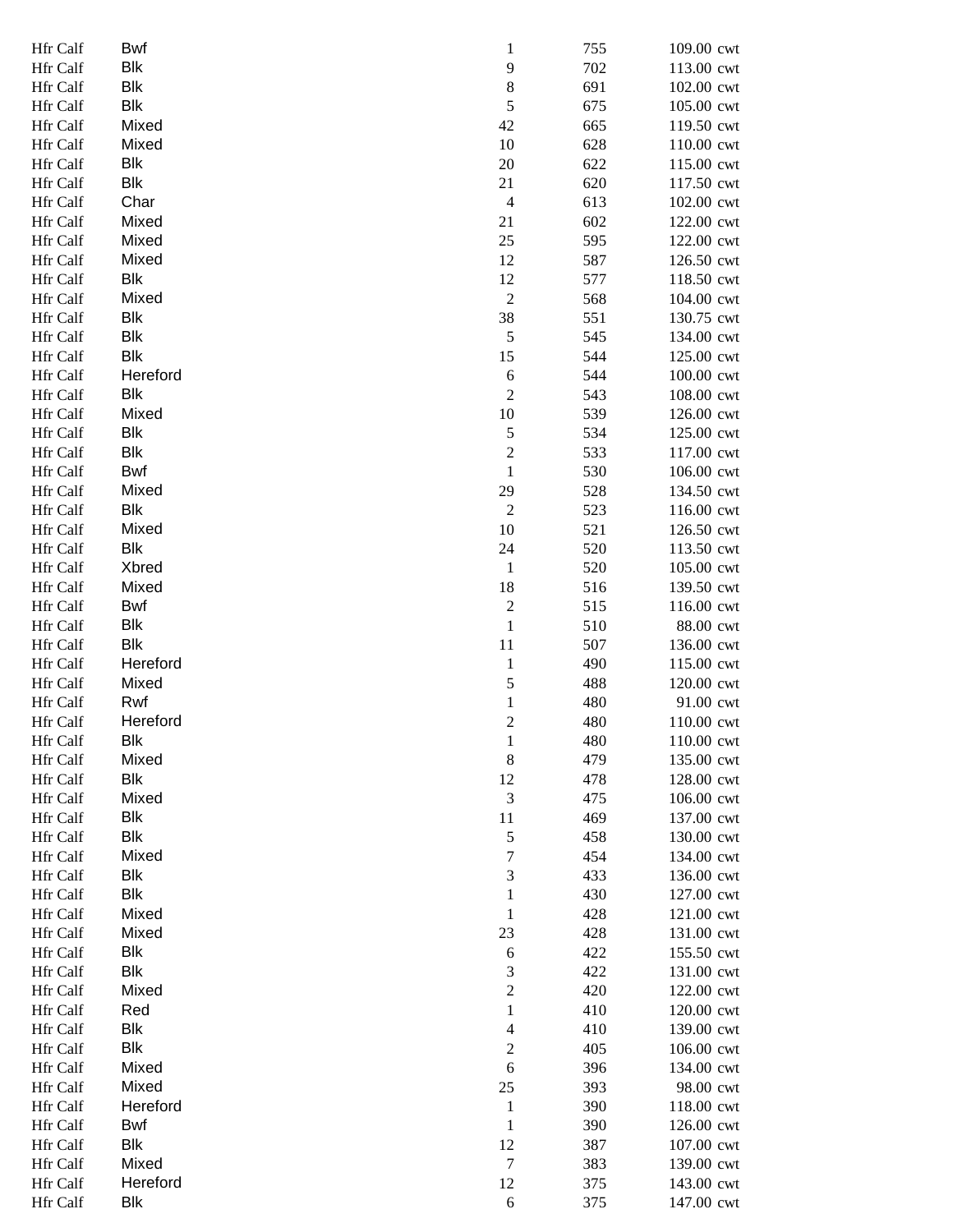| <b>Hfr</b> Calf     | <b>Blk</b> | 1                        | 375  | 131.00 cwt |
|---------------------|------------|--------------------------|------|------------|
| Hfr Calf            | Mixed      | 3                        | 373  | 138.00 cwt |
| Hfr Calf            | Blk        | $\overline{\mathcal{L}}$ | 370  | 139.00 cwt |
| Hfr Calf            | Mixed      | 3                        | 367  | 130.00 cwt |
| Hfr Calf            | Mixed      | $\overline{2}$           | 363  | 174.00 cwt |
| Hfr Calf            | <b>Blk</b> | 10                       | 357  | 143.00 cwt |
| Hfr Calf            | Mixed      | 6                        | 346  | 70.00 cwt  |
| Hfr Calf            | <b>Bwf</b> | 3                        | 343  | 138.00 cwt |
| Hfr Calf            | <b>Blk</b> | $\overline{\mathbf{c}}$  | 343  | 146.00 cwt |
| Hfr Calf            | Hereford   | $\mathbf{1}$             | 270  | 450.00 hd  |
| Hfr Calf            | Red        | 1                        | 265  | 350.00 hd  |
| Hfr Calf            | <b>Blk</b> | $\mathbf{1}$             | 265  | 450.00 hd  |
| Hfr Calf            | <b>Blk</b> | $\overline{\mathcal{L}}$ | 253  | 450.00 hd  |
| Hfr Calf            | Bwf        | $\overline{\mathbf{c}}$  | 240  | 300.00 hd  |
| Hfr Calf            | <b>Blk</b> | $\mathbf{1}$             | 210  | 200.00 hd  |
| Hfr Calf            | <b>Blk</b> | $\overline{\mathbf{c}}$  | 168  | 200.00 hd  |
| Hfr Calf            | <b>Blk</b> | $\mathbf 1$              | 160  | 300.00 hd  |
| <b>Bull Calves</b>  |            |                          |      |            |
| <b>Bull Calf</b>    | Blk        | $\mathbf{1}$             | 960  | 81.00 cwt  |
| <b>Bull Calf</b>    | Mixed      | $\overline{\mathbf{c}}$  | 830  | 87.00 cwt  |
| <b>Bull Calf</b>    | <b>Blk</b> | $\overline{c}$           | 745  | 108.00 cwt |
| <b>Bull Calf</b>    | Mixed      | 13                       | 655  | 106.00 cwt |
| <b>Bull Calf</b>    | Hereford   | 10                       | 627  | 108.00 cwt |
| <b>Bull Calf</b>    | <b>Blk</b> | $\overline{c}$           | 613  | 108.00 cwt |
| <b>Bull Calf</b>    | <b>Blk</b> | $\mathbf{1}$             | 590  | 110.00 cwt |
| <b>Bull Calf</b>    | <b>Blk</b> | $\overline{4}$           | 588  | 117.00 cwt |
| <b>Bull Calf</b>    | <b>Blk</b> | $\,1$                    | 550  | 125.00 cwt |
| <b>Bull Calf</b>    | Mixed      | 11                       | 545  | 112.00 cwt |
| <b>Bull Calf</b>    | Mixed      | 6                        | 541  | 100.00 cwt |
| <b>Bull Calf</b>    | <b>Blk</b> | $\overline{\mathbf{c}}$  | 508  | 119.00 cwt |
| <b>Bull Calf</b>    | Hereford   | 5                        | 489  | 125.00 cwt |
| <b>Bull Calf</b>    | Mixed      | 6                        | 484  | 128.00 cwt |
| <b>Bull Calf</b>    | Blk        | 3                        | 482  | 130.00 cwt |
| <b>Bull Calf</b>    | Blk        | $\mathbf{1}$             | 445  | 145.00 cwt |
| <b>Bull Calf</b>    | Blk        | $\mathbf{I}$             | 430  | 136.00 cwt |
| <b>Bull Calf</b>    | Mixed      | 3                        | 422  | 136.00 cwt |
| <b>Bull Calf</b>    | Mixed      | 7                        | 406  | 149.00 cwt |
| <b>Bull Calf</b>    | <b>Bwf</b> | $\overline{\mathbf{c}}$  | 363  | 174.00 cwt |
| <b>Bull Calf</b>    | <b>Bwf</b> | $\mathbf{1}$             | 360  | 148.00 cwt |
| <b>Bull Calf</b>    | <b>Blk</b> | $\overline{\mathbf{c}}$  | 345  | 170.00 cwt |
| <b>Bull Calf</b>    | <b>Blk</b> | $\mathbf{1}$             | 305  | 148.00 cwt |
| <b>Bull Calf</b>    | <b>Blk</b> | 2                        | 203  | 400.00 hd  |
| <b>Bred Heifers</b> |            |                          |      |            |
| <b>Bred Hfr</b>     | <b>Blk</b> | $\mathbf{1}$             | 925  | 800.00 hd  |
| <b>Bred Hfr</b>     | <b>Blk</b> | 3                        | 787  | 750.00 hd  |
| <b>Bred Hfr</b>     | <b>Bwf</b> | $\mathbf{1}$             | 760  | 700.00 hd  |
| <b>Pairs</b>        |            |                          |      |            |
| Pair                | Mixed      | 3                        | 1322 | 1175.00 pr |
| Pair                | <b>Bwf</b> | 1                        | 1265 | 900.00 pr  |
| Pair                | <b>Blk</b> | 3                        | 1262 | 1150.00 pr |
| Pair                | <b>Blk</b> | $\mathbf{1}$             | 1260 | 850.00 pr  |
| Pair                | <b>Blk</b> | 7                        | 1245 | 1000.00 pr |
| Pair                | <b>Blk</b> | 5                        | 1233 | 1000.00 pr |
| Pair                | <b>Blk</b> | 3                        | 1073 | 1175.00 pr |
| Pair                | <b>Blk</b> | 1                        | 885  | 1050.00 pr |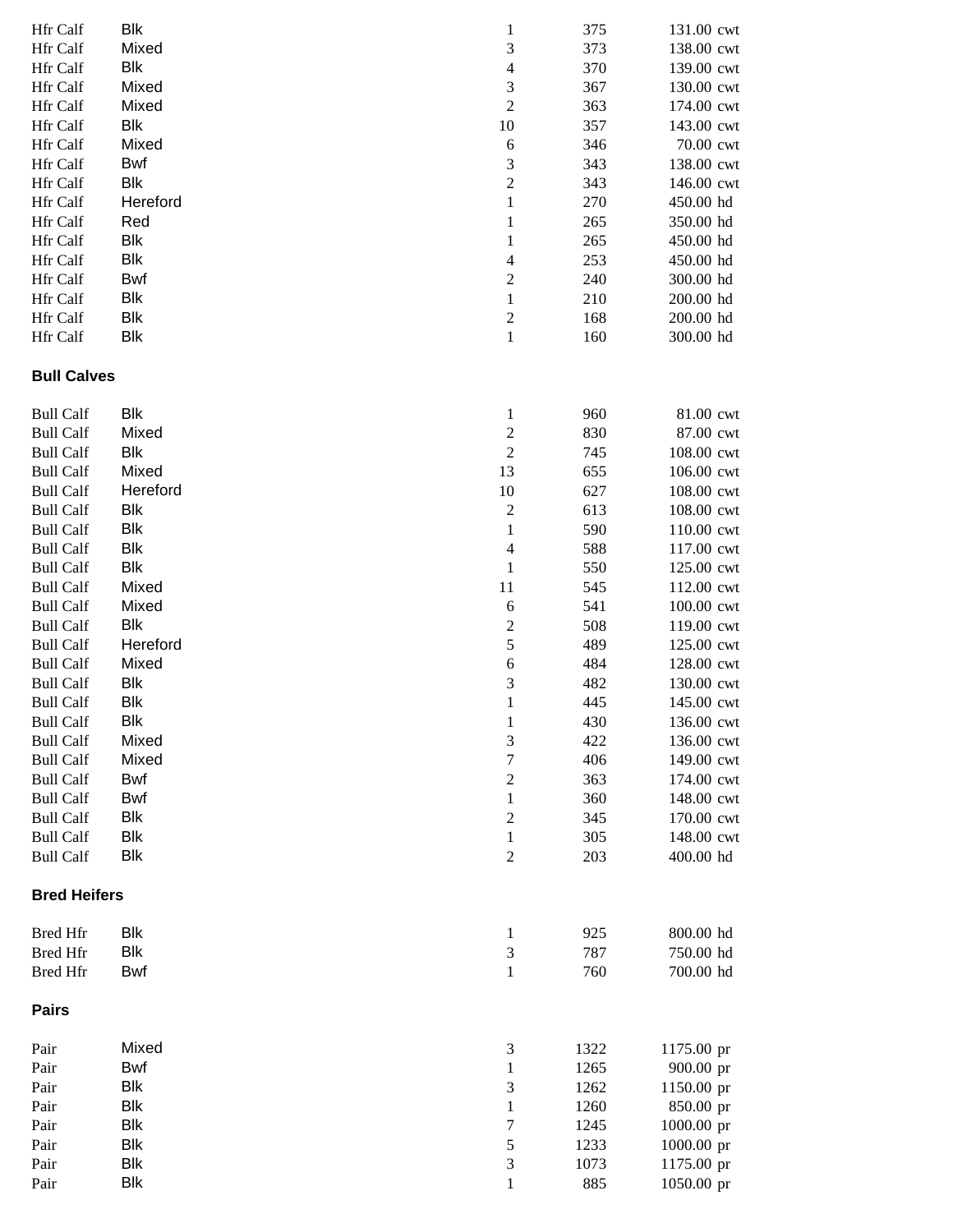## **Cows**

| Cow           | Blk        | 1                       | 1810 | 58.00 cwt |
|---------------|------------|-------------------------|------|-----------|
| Cow           | <b>Bwf</b> | $\mathbf{1}$            | 1675 | 60.00 cwt |
| Cow           | Blk        | $\mathbf{1}$            | 1675 | 63.00 cwt |
| Cow           | Blk        | 1                       | 1630 | 60.00 cwt |
| Cow           | Blk        | 1                       | 1580 | 61.00 cwt |
| Cow           | Blk        | 1                       | 1525 | 61.50 cwt |
| Cow           | Blk        | 2                       | 1508 | 58.00 cwt |
| Cow           | Blk        | 1                       | 1505 | 58.00 cwt |
| Cow           | Blk        | 1                       | 1490 | 58.00 cwt |
| Cow           | Blk        | $\overline{\mathbf{c}}$ | 1460 | 57.50 cwt |
| Cow           | Blk        | 1                       | 1450 | 51.00 cwt |
| Cow           | Blk        | $\overline{c}$          | 1448 | 57.00 cwt |
| Cow           | Blk        | $\mathbf{1}$            | 1405 | 56.00 cwt |
| Cow           | Bwf        | $\mathbf{1}$            | 1405 | 55.00 cwt |
| Cow           | Blk        | 5                       | 1396 | 860.00 hd |
| Cow           | Blk        | $\mathbf{1}$            | 1390 | 780.00 hd |
| Cow           | Xbred      | 1                       | 1380 | 55.00 cwt |
| Cow           | Blk        | $\overline{c}$          | 1373 | 55.50 cwt |
| Cow           | Blk        | $\mathbf{1}$            | 1370 | 730.00 hd |
| Cow           | Bwf        | 1                       | 1370 | 850.00 hd |
| Cow           | Blk        | 3                       | 1367 | 55.50 cwt |
| Cow           | Mixed      | 3                       | 1363 | 56.50 cwt |
| Cow           | Blk        | 7                       | 1346 | 770.00 hd |
| Cow           | Blk        | 1                       | 1340 | 760.00 hd |
| Cow           | Blk        | 3                       | 1338 | 56.00 cwt |
| Cow           | Blk        | 1                       | 1335 | 60.00 cwt |
| Cow           | Blk        | $\mathbf{1}$            | 1330 | 57.00 cwt |
| Cow           | Blk        | $\overline{\mathbf{c}}$ | 1325 | 62.50 cwt |
| Cow           | Blk        | $\mathbf{1}$            | 1325 | 62.00 cwt |
| Cow           | Blk        | $\mathbf{1}$            | 1320 | 58.50 cwt |
| Cow           | Hereford   | $\mathbf{1}$            | 1315 | 1.00 cwt  |
| Cow           | Blk        | $\mathbf 1$             | 1310 | 825.00 hd |
| Cow           | Blk        | $10\,$                  | 1301 | 790.00 hd |
| Cow           | Blk        | 5                       | 1300 | 840.00 hd |
| Cow           | Mixed      | $\overline{c}$          | 1295 | 58.50 cwt |
| Cow           | Blk        | $\overline{c}$          | 1295 | 57.00 cwt |
| Cow           | Blk        | 2                       | 1290 | 825.00 hd |
| $_{\rm{Cow}}$ | Rwf        | $\mathbf{1}$            | 1290 | 54.00 cwt |
| Cow           | Blk        | $\mathbf{2}$            | 1290 | 59.00 cwt |
| Cow           | Blk        | $\overline{c}$          | 1290 | 57.00 cwt |
| Cow           | Mixed      | 5                       | 1277 | 54.50 cwt |
| Cow           | Blk        | 10                      | 1267 | 850.00 hd |
| Cow           | Blk        | 10                      | 1265 | 850.00 hd |
| Cow           | Red        | $\mathbf{1}$            | 1265 | 52.00 cwt |
| Cow           | Blk        | 10                      | 1263 | 885.00 hd |
| Cow           | Blk        | 10                      | 1263 | 60.50 cwt |
| Cow           | Blk        | $\boldsymbol{2}$        | 1263 | 56.00 cwt |
| Cow           | Blk        | 3                       | 1258 | 770.00 hd |
| Cow           | Blk        | $\,8\,$                 | 1255 | 840.00 hd |
| Cow           | Blk        | $\overline{2}$          | 1250 | 49.00 cwt |
| Cow           | Blk        | 12                      | 1245 | 750.00 hd |
| Cow           | Blk        | $\mathbf{1}$            | 1245 | 46.00 cwt |
| Cow           | Blk        | 1                       | 1245 | 58.00 cwt |
| Cow           | Blk        | 3                       | 1243 | 47.00 cwt |
| Cow           | Blk        | 6                       | 1240 | 855.00 hd |
| Cow           | Mixed      | $\overline{c}$          | 1235 | 47.00 cwt |
| Cow           | Blk        | 1                       | 1230 | 64.00 cwt |
| Cow           | Red        | 1                       | 1225 | 56.00 cwt |
| Cow           | Blk        | 3                       | 1223 | 55.00 cwt |
| Cow           | Blk        | $\mathbf{1}$            | 1220 | 56.00 cwt |
|               |            |                         |      |           |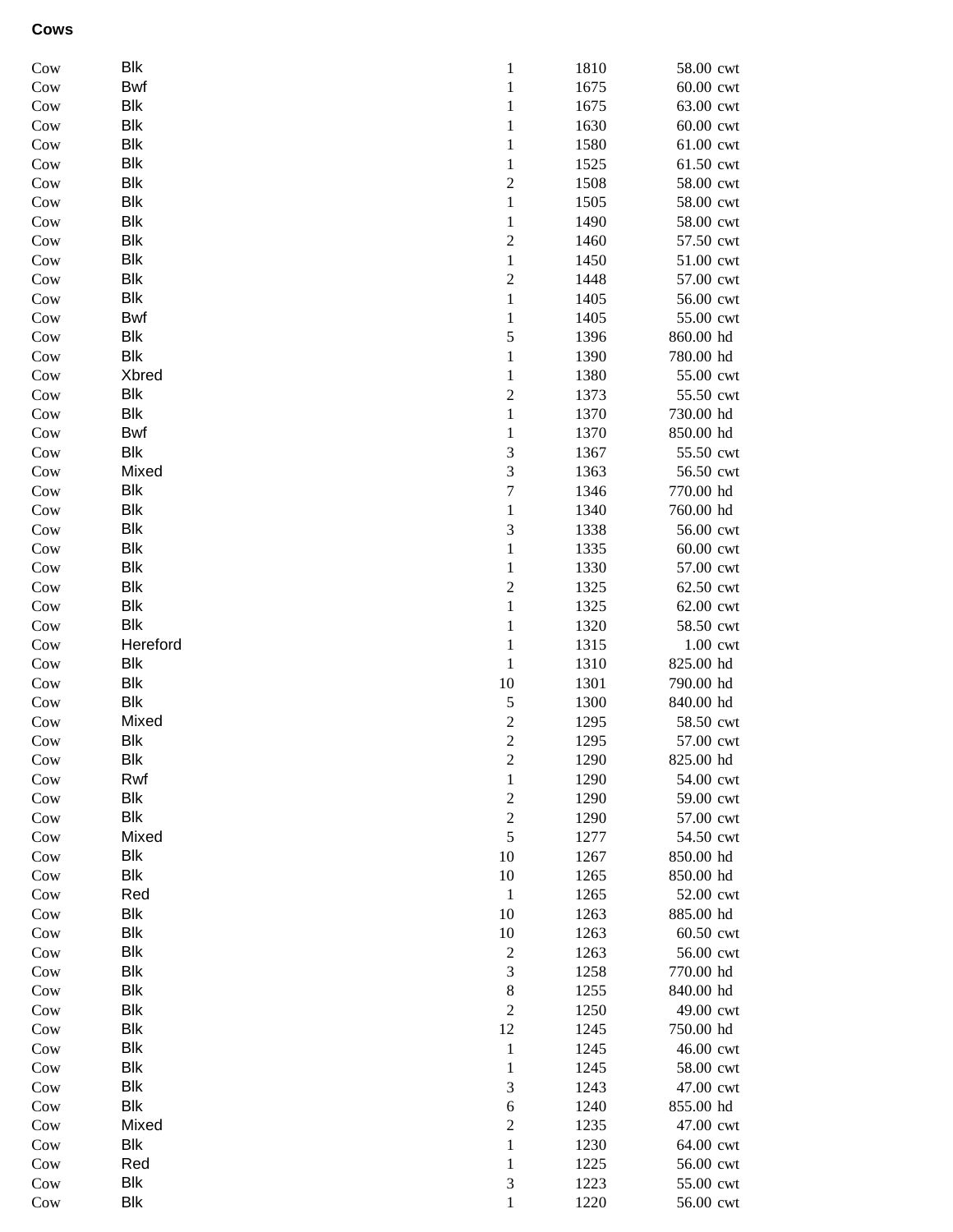| Cow        | Red        | $\mathbf{1}$               | 1220         | 53.00 cwt              |
|------------|------------|----------------------------|--------------|------------------------|
| Cow        | <b>Blk</b> | $\,1\,$                    | 1220         | 54.00 cwt              |
| Cow        | <b>Blk</b> | $\mathbf{1}$               | 1220         | 54.50 cwt              |
| Cow        | <b>Blk</b> | $\mathbf{1}$               | 1215         | 49.00 cwt              |
| Cow        | <b>Blk</b> | $\mathbf 1$                | 1215         | 57.50 cwt              |
| Cow        | <b>Blk</b> | 8                          | 1215         | 65.00 cwt              |
| Cow        | <b>Blk</b> | $\overline{c}$             | 1213         | 775.00 hd              |
| Cow        | Blk        | $\overline{c}$             | 1213         | 52.00 cwt              |
| Cow        | Mixed      | $\sqrt{6}$                 | 1212         | 54.00 cwt              |
| Cow        | Blk        | $\boldsymbol{2}$           | 1210         | 57.00 cwt              |
| Cow        | <b>Blk</b> | $\,1\,$                    | 1210         | 51.00 cwt              |
| Cow        | <b>Blk</b> | $\,1\,$                    | 1205         | 45.00 cwt              |
| Cow        | <b>Blk</b> | $\mathbf 1$                | 1195         | 48.00 cwt              |
| Cow        | <b>Blk</b> | 4                          | 1193         | 56.00 cwt              |
| Cow        | <b>Blk</b> | $\mathbf{1}$               | 1185         | 45.00 cwt              |
| Cow        | <b>Bwf</b> | $\,1$                      | 1185         | $6.00$ cwt             |
| Cow        | Blk        | $\overline{c}$             | 1180         | 50.00 cwt              |
| Cow        | Red        | $\,1$                      | 1175         | 50.00 cwt              |
| Cow        | Blk        | $\mathbf 1$                | 1175         | 48.00 cwt              |
| Cow        | Blk        | 8                          | 1173         | 62.50 cwt              |
| Cow        | Bwf        | $\mathbf{1}$               | 1160         | 56.00 cwt              |
| Cow        | <b>Blk</b> | $\overline{\mathbf{c}}$    | 1158         | 60.00 cwt              |
| Cow        | <b>Blk</b> | $\mathbf 1$                | 1155         | 775.00 hd              |
| Cow        | <b>Blk</b> | $\,1\,$                    | 1150         | 53.00 cwt              |
| Cow        | Rwf        | $\mathbf 1$                | 1150         | 45.00 cwt              |
| Cow        | Blk        | $\overline{c}$             | 1148         | 53.50 cwt              |
| Cow        | Blk        | $\,1\,$                    | 1145         | 48.50 cwt              |
| Cow        | Bwf        | $\,1\,$                    | 1145         | 700.00 hd              |
| Cow        | Red        | 5                          | 1142         | 49.50 cwt              |
| Cow        | Blk        | $\overline{\mathbf{3}}$    | 1137         | 710.00 hd              |
| Cow        | Mixed      | 3                          | 1133         | 54.50 cwt              |
| Cow        | <b>Blk</b> | $\overline{c}$             | 1130         | 49.00 cwt              |
| Cow        | Blk        | $\mathbf 1$                | 1130         | 56.00 cwt              |
| Cow        | Mixed      | $\overline{c}$             | 1125         | 55.00 cwt              |
| Cow        | Blk        | 6                          | 1125         | 44.50 cwt              |
| Cow        | Bwf        | $\mathbf{1}$               | 1120         | 51.00 cwt              |
| Cow        | Blk        | 1                          | 1115         | 61.00 cwt              |
| Cow        | Bwf        | $\mathbf{1}$               | 1115         | 46.00 cwt              |
| Cow        | <b>Blk</b> | $\mathbf 1$                | 1110         | 47.00 cwt              |
| Cow        | Blk        | $\overline{c}$             | 1103         | 56.00 cwt              |
| Cow        | Blk<br>Blk | $\,1$                      | 1100<br>1100 | 800.00 hd              |
| Cow        | Blk        | $\mathbf 1$<br>$\mathbf 1$ | 1095         | 40.00 cwt<br>52.50 cwt |
| Cow<br>Cow | Blk        | $\mathbf 1$                | 1095         | 58.00 cwt              |
| Cow        | <b>Blk</b> | $\sqrt{2}$                 | 1093         | 50.50 cwt              |
| Cow        | Blk        | $\,1\,$                    | 1090         | 49.00 cwt              |
| Cow        | Red        | $\mathbf 1$                | 1085         | 49.00 cwt              |
| Cow        | Blk        | $\,1$                      | 1080         | 50.00 cwt              |
| Cow        | <b>Blk</b> | $\overline{c}$             | 1080         | 65.00 cwt              |
| Cow        | <b>Blk</b> | $\,1$                      | 1080         | 875.00 hd              |
| Cow        | <b>Blk</b> | $\overline{c}$             | 1075         | 50.50 cwt              |
| Cow        | Blk        | $\,1$                      | 1075         | 50.50 cwt              |
| Cow        | <b>Blk</b> | $\,1$                      | 1070         | 64.00 cwt              |
| Cow        | Mixed      | 3                          | 1070         | 44.50 cwt              |
| Cow        | Blk        | $\overline{c}$             | 1070         | 54.00 cwt              |
| Cow        | Blk        | $\mathbf{1}$               | 1065         | 56.00 cwt              |
| Cow        | Blk        | $\mathbf 1$                | 1065         | 40.00 cwt              |
| Cow        | Mixed      | 4                          | 1063         | 775.00 hd              |
| Cow        | Mixed      | $\sqrt{2}$                 | 1060         | 64.50 cwt              |
| Cow        | Blk        | $\,1$                      | 1060         | 10.00 cwt              |
| Cow        | Blk        | $\mathbf{1}$               | 1060         | 47.00 cwt              |
| Cow        | <b>Blk</b> | $\boldsymbol{2}$           | 1058         | 45.50 cwt              |
|            |            |                            |              |                        |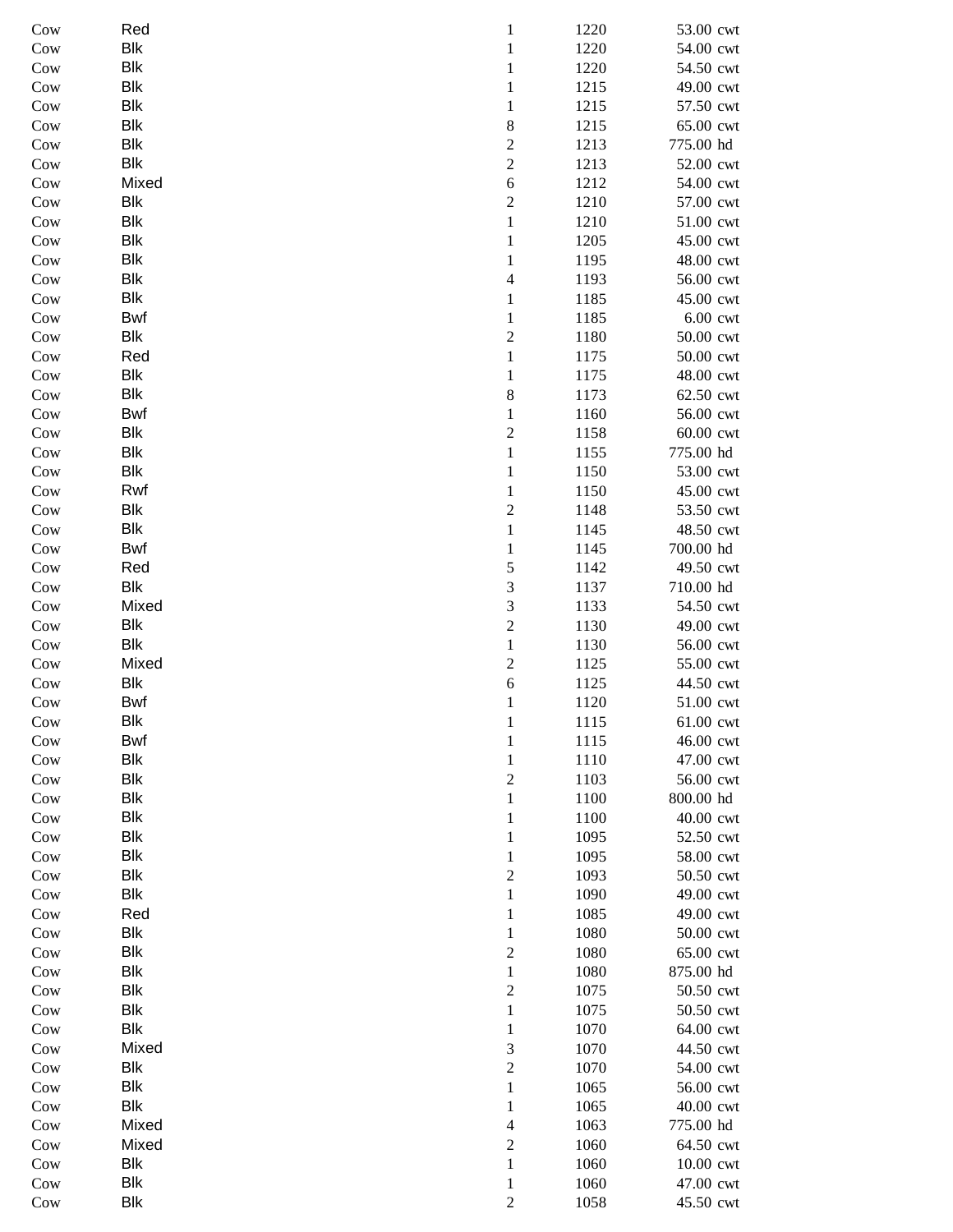| Cow            | <b>Blk</b>     | $\overline{\mathbf{c}}$  | 1055 | 45.00 cwt  |
|----------------|----------------|--------------------------|------|------------|
| Cow            | <b>Blk</b>     | $\overline{6}$           | 1052 | 47.00 cwt  |
| Cow            | <b>Buffalo</b> | $\overline{c}$           | 1050 | 800.00 hd  |
| Cow            | Bwf            | $\,1$                    | 1040 | 50.00 cwt  |
| Cow            | Blk            | $\,1$                    | 1040 | 16.00 cwt  |
| Cow            | Blk            | 9                        | 1039 | 46.00 cwt  |
| Cow            | Mixed          | $\overline{\mathbf{c}}$  | 1038 | 64.00 cwt  |
| Cow            | Red            | 3                        | 1037 | 51.00 cwt  |
| Cow            | Blk            | $\mathbf{1}$             | 1035 | 750.00 hd  |
| Cow            | Char           | $\,1$                    | 1035 | 46.00 cwt  |
| Cow            | <b>Blk</b>     | $\overline{\mathbf{c}}$  | 1035 | 46.00 cwt  |
| Cow            | <b>Blk</b>     | $\,1$                    | 1030 | 41.00 cwt  |
| Cow            | Red            | $\mathbf{1}$             | 1030 | 62.00 cwt  |
| Cow            | Blk            | $\,1$                    | 1025 | 38.00 cwt  |
| Cow            | <b>Blk</b>     | $\overline{c}$           | 1023 | 50.00 cwt  |
| Cow            | <b>Blk</b>     | $\overline{4}$           | 1020 | 45.00 cwt  |
| $_{\rm{Cow}}$  | <b>Blk</b>     | $\,1$                    | 1015 | 52.00 cwt  |
| $\mathrm{Cow}$ | <b>Blk</b>     | $\,1\,$                  | 1010 | 44.00 cwt  |
| Cow            | <b>Blk</b>     | 5                        | 1006 | 72.50 cwt  |
| Cow            | <b>Blk</b>     | 5                        | 1002 | 44.00 cwt  |
| Cow            | Blk            | 3                        | 997  | 66.00 cwt  |
| Cow            | Mixed          | $\,$ 8 $\,$              | 989  | 45.50 cwt  |
| Cow            | Blk            | 3                        | 988  | 42.50 cwt  |
| Cow            | Blk            | 3                        | 987  | 41.50 cwt  |
| Cow            | <b>Blk</b>     | $\mathbf{1}$             | 985  | 41.00 cwt  |
| Cow            | Rwf            | $\mathbf{1}$             | 985  | 69.00 cwt  |
| Cow            | Bwf            | $\,1$                    | 975  | 675.00 hd  |
| Cow            | <b>Blk</b>     | $\,1$                    | 965  | 83.00 cwt  |
| Cow            | <b>Blk</b>     | $\,1$                    | 960  | 5.00 cwt   |
| Cow            | Red            | 3                        | 960  | 725.00 hd  |
| Cow            | <b>Blk</b>     | $\,1\,$                  | 955  | 43.00 cwt  |
| Cow            | Bwf            | $\,1$                    | 955  | 68.00 cwt  |
| Cow            | <b>Blk</b>     | $\overline{4}$           | 951  | 47.00 cwt  |
| Cow            | <b>Blk</b>     | $\overline{\mathcal{L}}$ | 950  | 51.00 cwt  |
| Cow            | <b>Blk</b>     | $\overline{\mathbf{c}}$  | 948  | 38.00 cwt  |
| Cow            | Blk            | $\overline{c}$           | 943  | 39.00 cwt  |
| Cow            | Blk            | 4                        | 939  | 48.00 cwt  |
| Cow            | Blk            | $\mathbf{1}$             | 930  | 725.00 hd  |
| Cow            | Bwf            | $\mathbf{1}$             | 920  | 875.00 hd  |
| Cow            | <b>Blk</b>     | 3                        | 920  | 86.00 cwt  |
| Cow            | Hereford       | $\mathbf{1}$             | 920  | 63.00 cwt  |
| Cow            | Blk            | $\mathbf{1}$             | 915  | 37.00 cwt  |
| Cow            | Mixed          | $\overline{\mathbf{c}}$  | 893  | 35.00 cwt  |
| Cow            | Blk            | $\,1$                    | 885  | 1050.00 hd |
| Cow            | Blk            | $\mathbf{1}$             | 880  | 32.00 cwt  |
| Cow            | Blk            | $\mathbf{1}$             | 875  | 60.00 cwt  |
| Cow            | <b>Blk</b>     | $\mathbf{1}$             | 870  | 32.00 cwt  |
| Cow            | <b>Blk</b>     | 1                        | 850  | 22.00 cwt  |
| Cow            | <b>Blk</b>     | 1                        | 820  | 90.00 cwt  |
| Cow            | <b>Blk</b>     | 1                        | 815  | 710.00 hd  |
| Cow            | Bwf            | $\mathbf{1}$             | 810  | 800.00 hd  |
| Cow            | Blk            | $\mathbf 1$              | 750  | 16.00 cwt  |
| Cow            | <b>Blk</b>     | $\sqrt{2}$               | 740  | 54.00 cwt  |
| Cow            | Bwf            | $\mathbf{1}$             | 730  | 23.00 cwt  |
| Cow            | Rwf            | $\mathbf{1}$             | 425  | 20.00 cwt  |
| <b>Bulls</b>   |                |                          |      |            |
| Bull           | Blk            | $\mathbf{1}$             | 2285 | 78.00 cwt  |
| <b>Bull</b>    | Mixed          | $\boldsymbol{2}$         | 2030 | 77.00 cwt  |
| Bull           | Red            | $\mathbf{1}$             | 1980 | 72.00 cwt  |
|                |                |                          |      |            |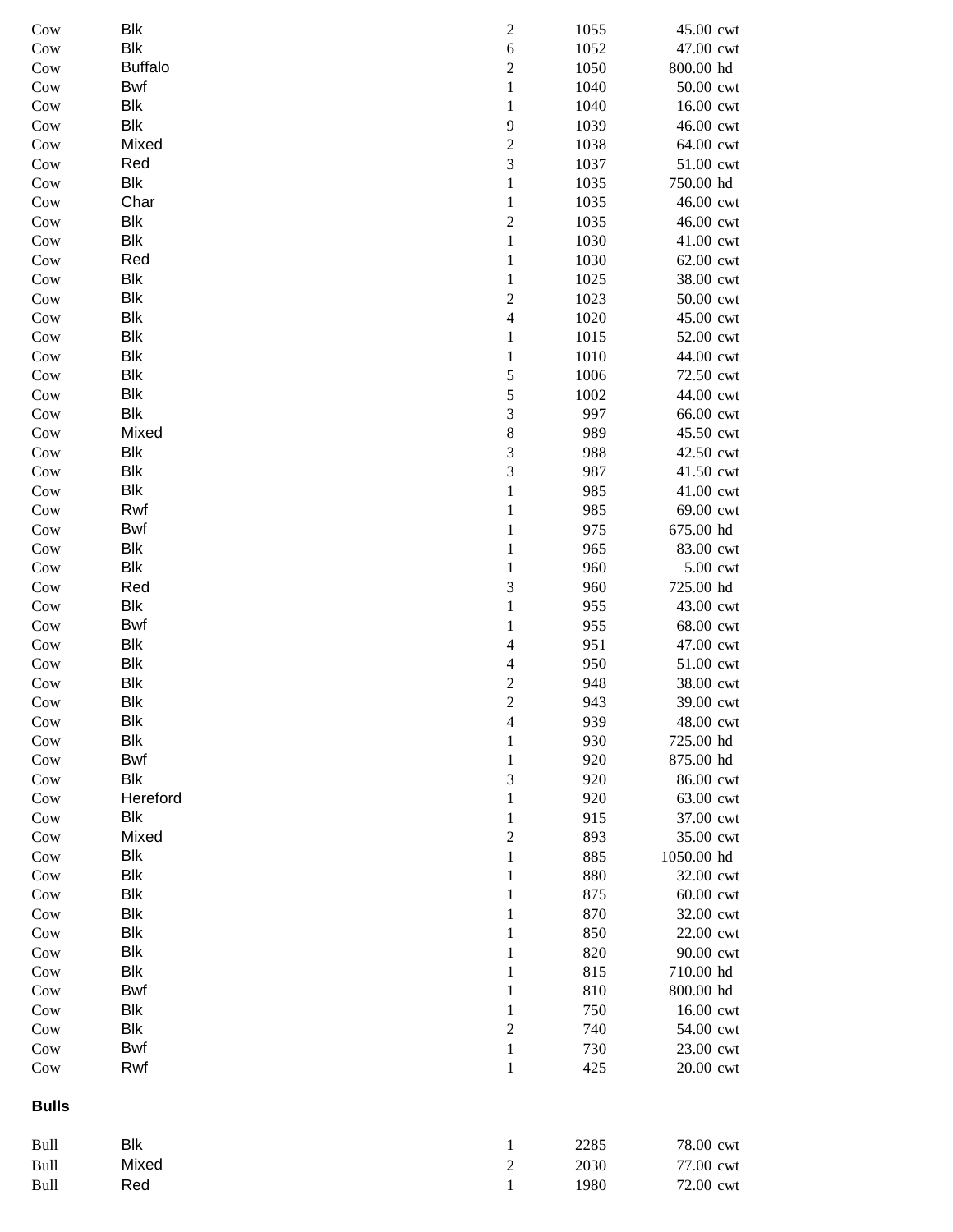| Bull | Blk        |                | 1780 | 79.00 cwt  |
|------|------------|----------------|------|------------|
| Bull | Blk        |                | 1770 | 76.00 cwt  |
| Bull | Blk        | $\mathbf{1}$   | 1755 | 76.00 cwt  |
| Bull | <b>Blk</b> | 1              | 1715 | 77.00 cwt  |
| Bull | Blk        | $\mathbf{1}$   | 1710 | 75.00 cwt  |
| Bull | Blk        | $\mathbf{1}$   | 1695 | 75.00 cwt  |
| Bull | Blk        | 1              | 1670 | 65.00 cwt  |
| Bull | Hereford   | $\mathbf{1}$   | 1640 | 70.00 cwt  |
| Bull | Rwf        | $\overline{c}$ | 1615 | 58.50 cwt  |
| Bull | Blk        | $\overline{c}$ | 1375 | 50.00 cwt  |
| Bull | Blk        | 3              | 1325 | 57.50 cwt  |
| Bull | Blk        | $\mathbf{1}$   | 1320 | 40.00 cwt  |
| Bull | Blk        | $\mathbf{1}$   | 1275 | 62.00 cwt  |
| Bull | Red        | 1              | 1245 | 59.00 cwt  |
| Bull | Blk        | $\overline{4}$ | 1201 | 58.00 cwt  |
| Bull | Bwf        | $\mathbf{1}$   | 1140 | 56.00 cwt  |
| Bull | Blk        | 1              | 1135 | 54.00 cwt  |
| Bull | Blk        | $\mathbf{1}$   | 1085 | 59.00 cwt  |
| Bull | Rwf        | $\overline{c}$ | 963  | 48.00 cwt  |
| Bull | Rwf        | $\mathbf{1}$   | 935  | 54.00 cwt  |
| Bull | Blk        | 5              | 884  | 86.00 cwt  |
| Bull | Blk        | 11             | 656  | 112.50 cwt |
|      |            |                |      |            |